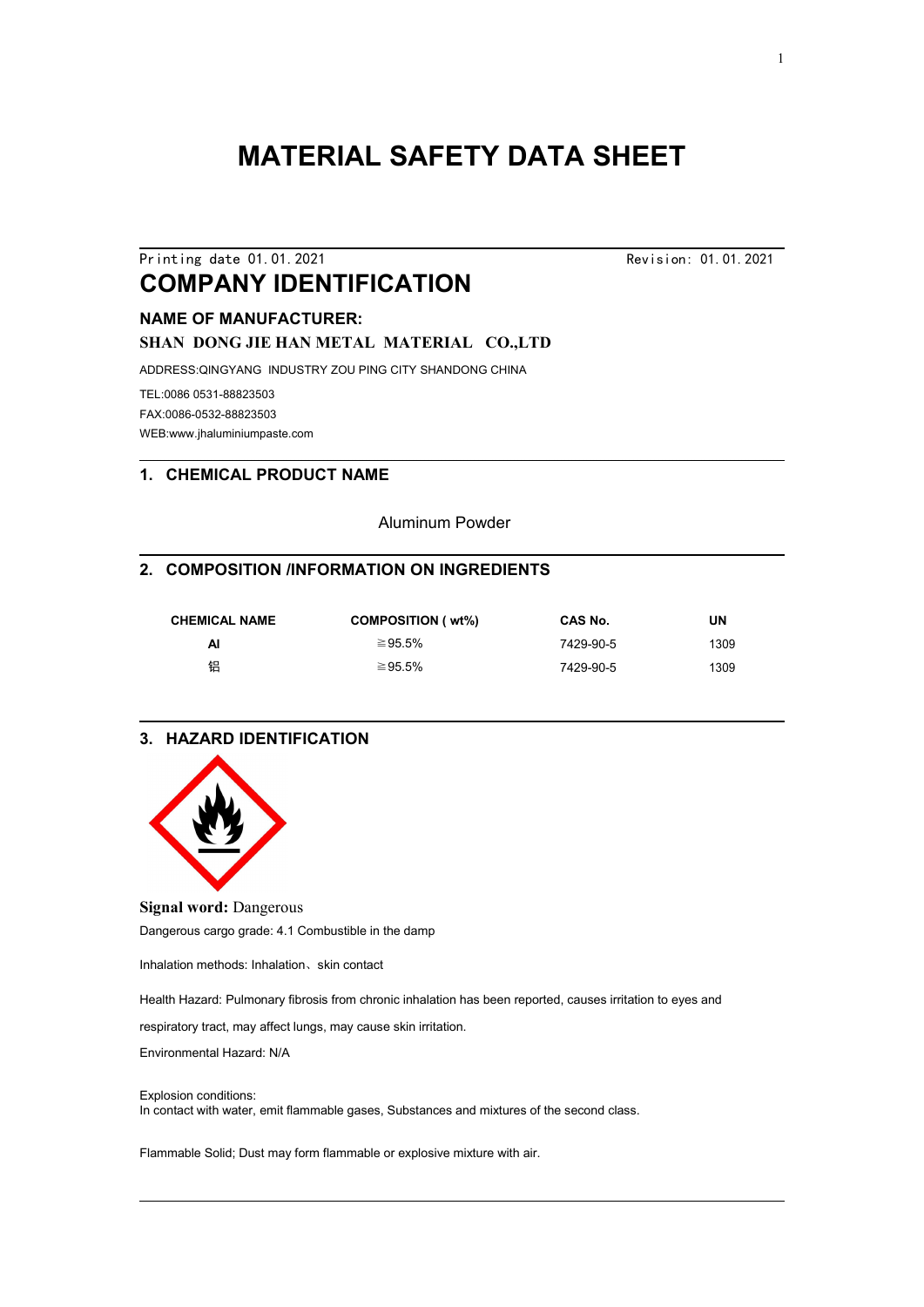#### **4. FIRST AID MEASURES**

Due to the chemical reaction of aluminum powder, it may occurs flashover or reacts violently unpredictable results. And therefore any possible contacts with water should be avoided. Aluminum powder must be processed in inert and constant environment. Keep aluminum powder from moisture.

Prevention & Solution:

Workers should wear protective gloves, suits, eyeshades, masks prior to working with aluminum powder, in case of harmful gas, dust, smog, and steam released. To avoid any hazardous health risks, it is necessary for workers to shower and clean themselves thoroughly afterwards.

Reaction : Feather duster should be used in cleaning up the remains of aluminum powder. Sink in cool water or b

#### **5. FIRE-FIGHTING MEASURES & DATA**

Dangerous Property: 1. Fine dust dispersed in air in sufficient concentrations, and in the presence of an ignition source is a potential dust explosion hazard.

2. May cause flame when meeting water or damp air, when the temperature ishigh.

2. Reacts with oxidizer, may foam explosion with the flame, high heat.

4. Reacts with acids and caustic solutions to release of flammable hydrogen

gas.

Hazardous Combustion product: Al2O3

Fire-fighting comments and measures:

Fire-fighters must wear Fire-fighting protective clothes.

If aluminum powder catches on fire, please extinguish it with dry sand or special powder. Do not use water, carbon

dioxide, and CTC. Extinguishing by smothering.

#### 6. **ACCIDENTAL RELEASE MEASURES**

Emergency action: Segregate the area of lead or spill, remove the sources of ignition and water from the polluted area.

Personnel protective measurements: wear dust-proof mask, heat-proof clothes and use the explosion prevention

tools and equipment.<br>Environmental protective measurements:

Avoid powder flying, collect the Pick up spill for recovery or disposal and place in a closed and dry container.

## **7. HANDLING AND STORAGE**

Handling:

Operators must pass special trade, obey the operating rules. Suggest operators wear filter-type dust-proof respirator, chemical safe goggles, static-free working clothes. Far away from sources of ignition and heat and smoking is not allowed in working area. Apply explosion prevention ventilation system and equipment. Avoid power flying and contact with oxidant, acids and alkalis. Load and unload slightly and protect package from breaking out. Prepare the related suitable extinguisher with full quantity and accidental release handling devices. It may leave harmful materials in emptied out containers.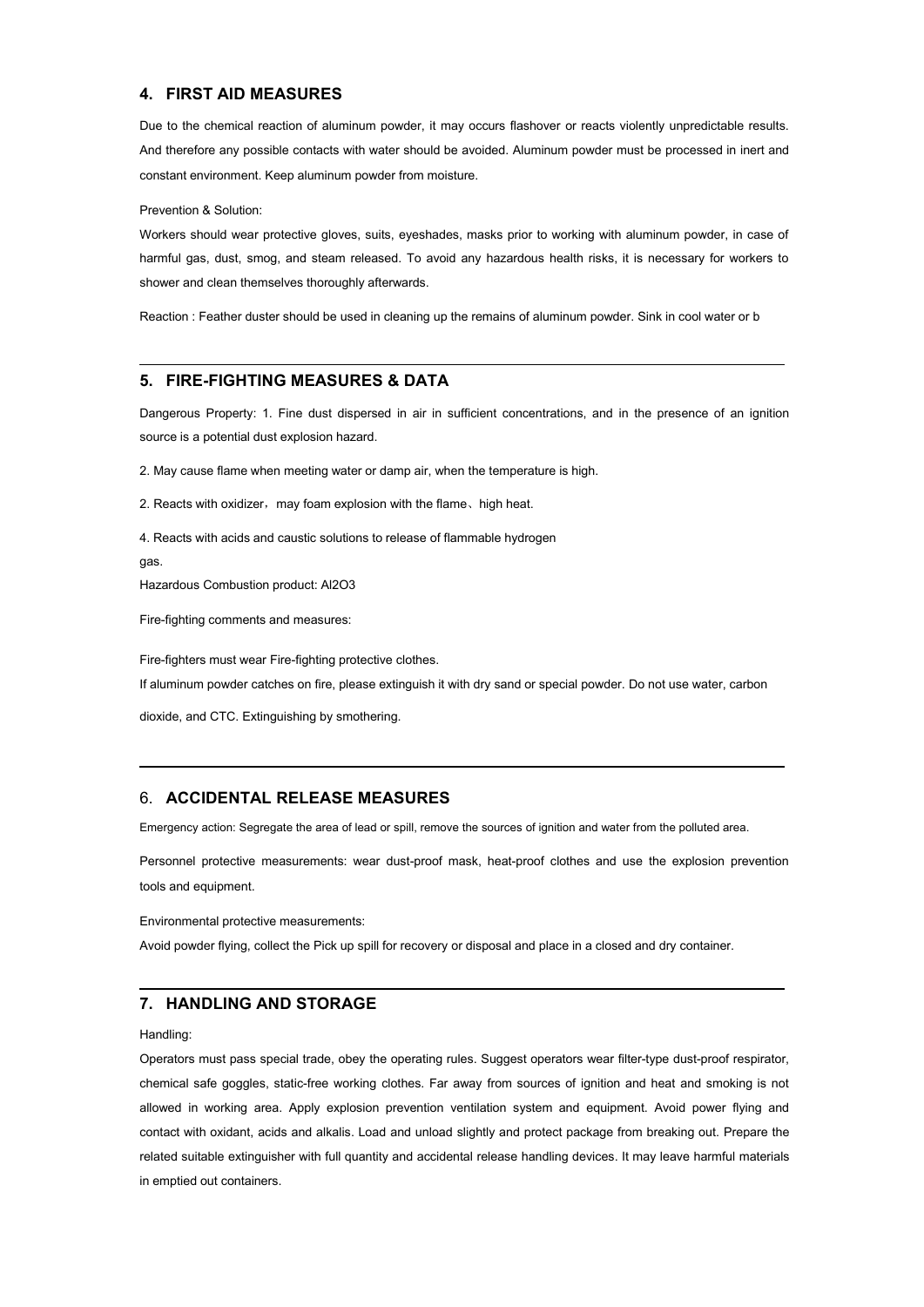Storage:

Store in day and ventilated warehouse. Be far away from sources of ignition and heat. Humidity of the warehouse should max 85%. Stored in separated place against oxidant, acids and alkalis and shouldn't be swapped. Use explosion prevention ventilation and lighting devices. Be not stored in long time to avoid out of date. Prepare the related suitable extinguisher with full quantity; There are suitable containers to pick up the leaking powder

## **8. EXPOSURE CONTROL / PERSONAL PROTECTIION**

China MAC (mg/m3) : NO Standard

Te former Soviet Union MAC (mg/m3): 2[AL] USA TLV-TWA: NO Standard TLVTN:ACGIH 10mg/m3[dust]/ 5mg/m3 [welding smoke]

MSDS Material Safety Data

PERSONAL PROTECTIION:

Project Control: Operation in a closed devise, be well ventilated in the workshop. Supply the shower and safety devise.

Respiratory tract protection: must wear protective mask when contacting the powder, if necessary, please wear air-purifying respirators

Protection: Use chemical safety goggles.

Body protection: wear anti-static working clothes.

Hands' protection: wear anti-static gloves.

Additional information: No smoking, eating and drinking in the workshop, wash the hands before eating. Wash thoroughly and change the clothing after handling. Do physical examination regularly if contacting the powder with a long time.

#### **9. CHEMICAL PROPERTIES:**

Physical State: Flaky Powder

Appearance : Silver Gray Powder

Color. gray

Odor: odorless PH: N/A

Viscosity: Not available. Boiling Point: 2467 deg C

 $\geq$  1.40 (Tap density)

Relative density of steam (air=1): No Data

Saturated vapor pressure: 0.13 (1284℃)

Burning hot: 822.9

Critical temperature (℃): Meaningless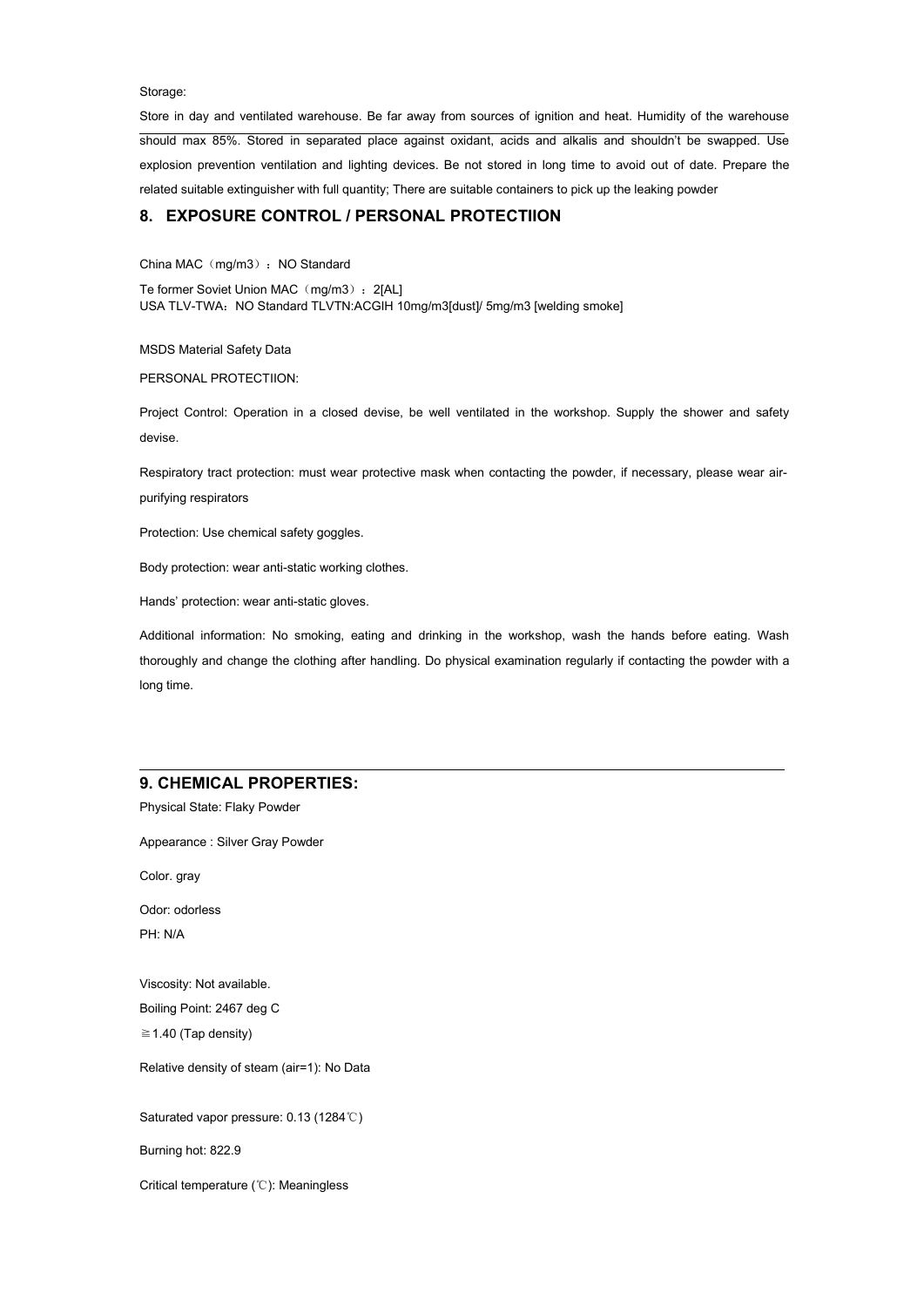Critical press (MPa): meaningless

Flash point: No Data

Auto ignition Temperature: 760 deg C ( 1,400.00 deg F) Explosion Limits, lower: No data.

Solubility: react with water and ethanol, insoluble in other organic solvent Mainly applications: metal pigment, chemical catalyst, powder and refractory material and so on.

## **10. STABILITY AND REACTIVITY**

Stability: Stable

Hazardous Polymerization: Will not occur.

Avoid contact: fire, heat and humid air.

Conditions to Avoid: flames, heat, moisture

Taboo: water, acids, alkalis and strong oxidant.

Combustion product: Al2O3

#### **11. Toxicological Information**

Acute toxicity: LD50: No Data

Irritation: light stimulate to eyes

Allergenicity: No Data

Sub-acute and chronic toxicity: No Data

#### **Section 12 - ECOLOGICAL INFORMATION**

Biological effect:this substance isharmful to enviroment, please pay special attention to mammal Biodegradable: no data Non-biodegradable: no data Bioconcentration: no data Environmental migration: no data **Section 13 - DISPOSAL CONSIDERATIONS** Dispose of in a manner consistent with federal, state, and local regulations.

#### **Section 14 - TRANSPORT INFORMATION**

Dangerous goods code:41503 UN:1309 Packing mark: easy to flame material meet met Packing group:II Shipping Name: Not regulated.

#### **Section 15 - LAWREGULATORY INFORMATION**

Dangerous chemical good regulations , the implementation of details of chemical safety management of danger goods regulations, regulations safety using chemical goods in workplast 1996, no.677 regulations safety using chemilca goods in workingplace1996,NO.423 lobor deparment published etc , all give the regulation focus on hazardours chemical using, producing, storage , transportation and handing , the classification and markt of ususal dangerous chemical goods divided it into4.1 wet flammable materials , otehrs regulations , the dust explosion-proof safey of processing al and mg powder the standard of al aluminum powder content in workshop air and etc